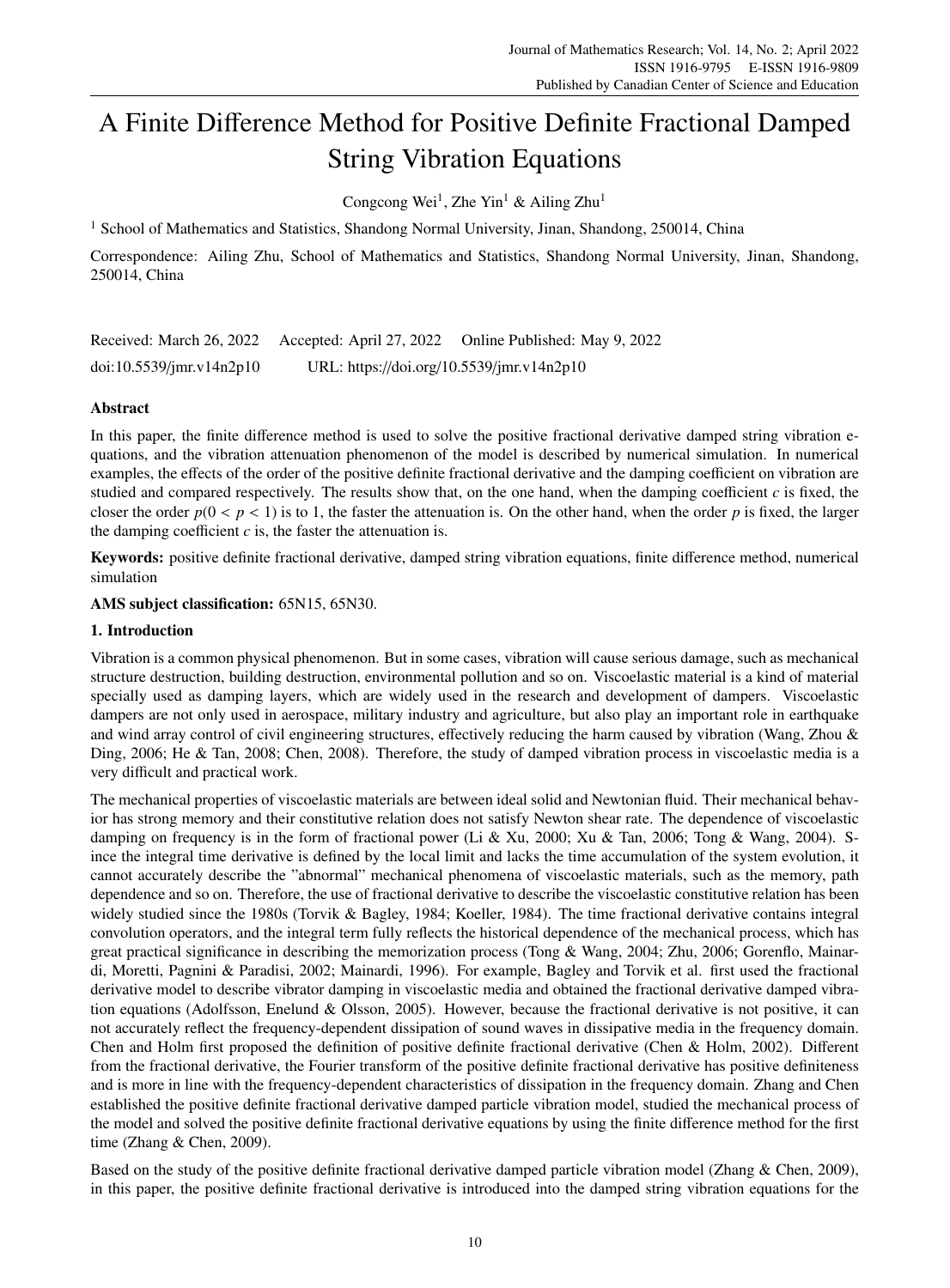first time. The finite difference method is used to solve the positive definite fractional derivative damped string vibration equations, and numerical examples are given to describe the attenuation phenomenon of the model.

The rest of this paper is organized as follows. In section 2, the positive definite fractional derivative damped string vibration equations are introduced. In section 3, the finite difference schemes of the positive definite fractional derivative damped string vibration equations are elaborated. In section 4, two numerical examples are given to analyze the attenuation of the model. In section 5, this work is summarized.

#### 2. Positive Definite Fractional Damped String Vibration Equations

Acoustic waves in dissipative media exhibit abnormal energy dissipation with power law frequency-dependent characteristics (Szabo,1994; Chen & Holm, 2003)

$$
P(x + \Delta x) = P(x)e^{-\alpha(\omega)\Delta x}, \alpha(\omega) = \alpha_0|\omega|^p,
$$

where  $\omega$  is the angular frequency, *p* is the pressure, *x* is the propagation direction of the wave,  $\alpha$  is the dissipation coefficient,  $\eta(0 \le \eta \le 2)$  is the non-negative constant and  $\Delta x$  is the propagation distance of the wave. Although the fractional derivative has become an effective modeling method to describe complex mechanical behavior, it can be seen from the definition that the fractional derivative is not positive and its Fourier transform is  $(i\omega)^p$ , which cannot accurately reflect the frequency-dependent dissination of sound waves in the frequency domain. Szabo pr reflect the frequency-dependent dissipation of sound waves in the frequency domain. Szabo proposed the time domain convolution integral acoustic equations satisfying the causality law (Szabo, 1994). However, Szabo's equation contains supersingular integral, which makes numerical solutions very difficult. Therefore, Chen and Holm introduced the positive definite fractional derivative to eliminate the singularity of the model and obtained the modified Szabo's wave equation models (Chen & Holm, 2003).

The positive definite fractional derivative is defined as follows:

$$
\frac{d^{|p|}u}{dt^{|p|}} = \begin{cases} \frac{-1}{pq(p)} \int_0^t \frac{u'(\tau)d\tau}{(t-\tau)^p}, 0 < p \le 1, \\ \frac{1}{p(p-1)q(p)} \int_0^t \frac{u''(\tau)d\tau}{(t-\tau)^{p-1}}, 1 < p < 2, \end{cases}
$$

where *p* is the order of the positive definite fractional derivative and the expression for the constant  $q(p)$  is

$$
q(p) = \frac{\pi}{2\Gamma(p+1)cos[(p+1)\pi/2]}
$$

Applying the positive definite fractional derivative mentioned above to the string vibration equations, now we consider the following initial and boundary value problems:

$$
m\frac{\partial^2 u}{\partial t^2}(x,t) + (-1)^{[p]-1}c\frac{d^{[p]}u}{dt^{[p]}}(x,t) - a^2\frac{\partial^2 u}{\partial x^2}(x,t) + ku(x,t) = f(x,t),
$$
  
\n
$$
x \in (0,L), t \in (0,T],
$$
\n(1)

$$
u(x,0) = \varphi(x), \frac{\partial u}{\partial t}(x,0) = \psi(x), x \in [0,L],
$$
\n
$$
u(0,t) = u(L,t) = 0, t \in (0,T].
$$
\n(2)

$$
u(0, t) = u(L, t) = 0, t \in (0, T],
$$
\n(3)

where *m* is mass, *c* is the damping coefficient,  $a^2 (> 0)$  is a constant, *k* is the elastic coefficient, *f* is the external load,  $u(r)$  is the displacement  $\varphi(r)$  and  $u(r)$  are both known smooth functions and [*n*] i  $u(x, t)$  is the displacement,  $\varphi(x)$  and  $\psi(x)$  are both known smooth functions and [*p*] is the smallest integer greater than *p*.

#### 3. Finite Difference Schemes

Take the positive integers *M* and *N*, let  $h = \frac{L}{M}$  be the spatial step,  $\tau = \frac{T}{N}$  be the time step, then  $x_i = ih(0 \le i \le M)$ ,<br> $t = n\tau(0 \le n \le N)$ . Define the grid function  $u^n = u(x, t)$ ,  $0 \le i \le M$ ,  $0 \le n \le N$  and introduce th  $t_n = n\tau(0 \le n \le N)$ . Define the grid function  $u_i^n = u(x_i, t_n), 0 \le i \le M, 0 \le n \le N$  and introduce the following notations:

$$
\overline{u}_i^n = \frac{1}{2} (u_i^{n+1} + u_i^{n-1}),
$$
  
\n
$$
\delta_i^2 u_i^n = \frac{1}{\tau^2} (u_i^{n+1} - 2u_i^n + u_i^{n-1}),
$$
  
\n
$$
\delta_x^2 u_i^n = \frac{1}{h^2} (u_{i+1}^n - 2u_i^n + u_{i-1}^n),
$$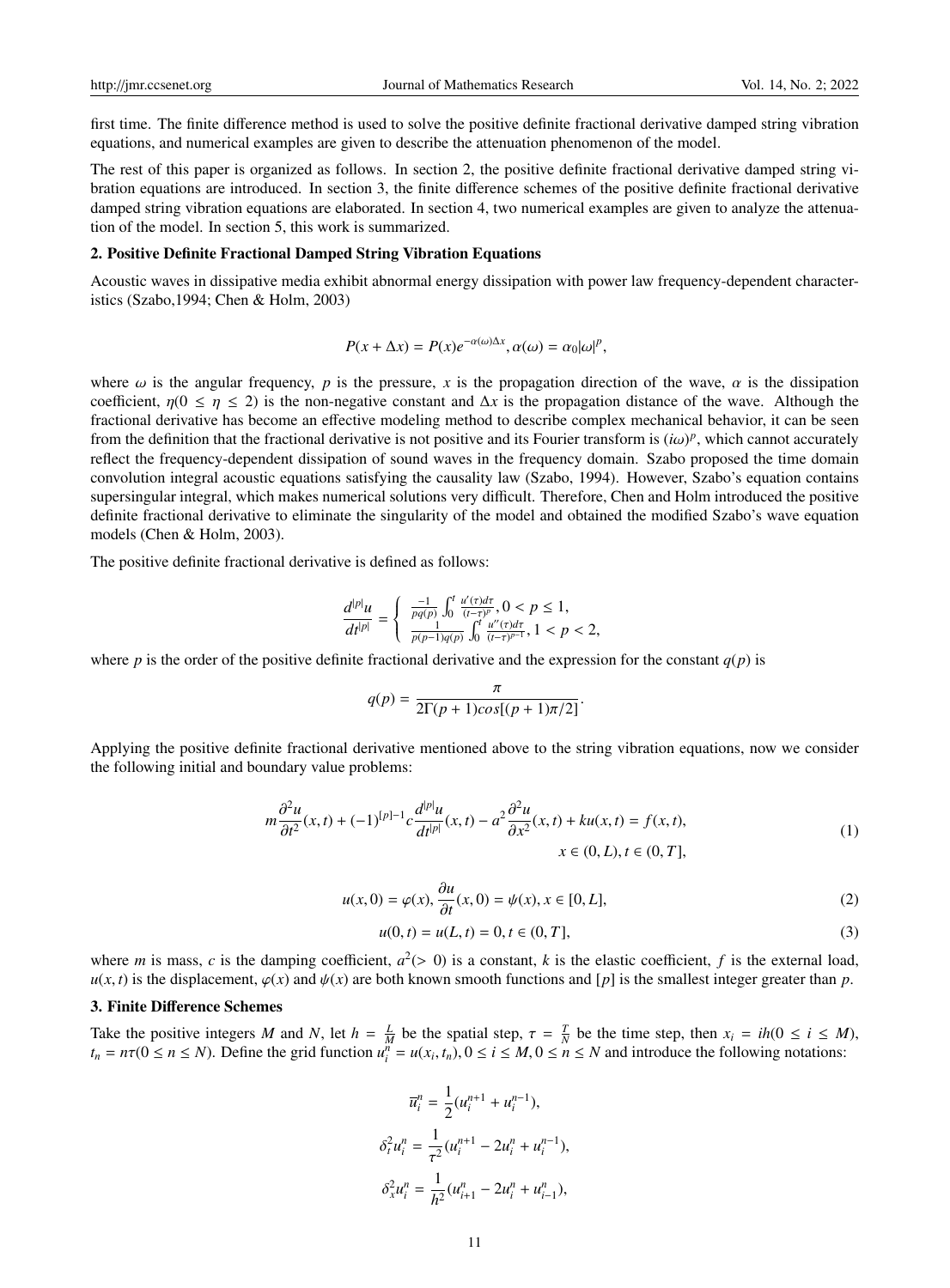http://jmr.ccsenet.org Journal of Mathematics Research Vol. 14, No. 2; 2022

$$
\delta_{\tilde{x}}^2 u_i^n = \frac{1}{4h^2} (u_{i+1}^{n+1} - 2u_i^{n+1} + u_{i-1}^{n+1}) + \frac{1}{2h^2} (u_{i+1}^n - 2u_i^n + u_{i-1}^n)
$$

$$
+ \frac{1}{4h^2} (u_{i+1}^{n-1} - 2u_i^{n-1} + u_{i-1}^{n-1}).
$$

When  $0 < p < 1$ , at the node  $(x_i, t_n)$ , the corresponding equation of the equation (1) is as follows:

$$
m\frac{\partial^2 u}{\partial t^2}(x_i, t_n) + c \frac{d^{|p|} u}{dt^{|p|}}(x_i, t_n) - a^2 \frac{\partial^2 u}{\partial x^2}(x_i, t_n) + ku(x_i, t_n) = f(x_i, t_n),
$$
  
 
$$
1 \le i \le M - 1, 1 \le n \le N.
$$
 (4)

The finite difference schemes of the equations (1)-(3) are given below.

#### *3.1 Explicit Scheme*

Both the second-order time derivative term and the second-order spatial derivative term are discretized by the central difference method. For the discrete method of the positive definite fractional derivative term, please refer to the reference (Zhang & Chen, 2009).

$$
\frac{\partial^2 u}{\partial t^2}(x_i, t_n) \approx \delta_t^2 u_i^n,
$$
  

$$
\frac{\partial^2 u}{\partial x^2}(x_i, t_n) \approx \delta_x^2 u_i^n,
$$

$$
\frac{d^{|p|}u}{dt^{|p|}}(x_i,t_n)\approx \frac{-1}{p(1-p)q(p)}\sum_{j=0}^n \frac{u_i^{n+1-j}-u_i^{n-j}}{\tau^p}[(j+1)^{1-p}-j^{1-p}], 0
$$

Using  $U_i^n$  to represent the approximate solution of the differential discrete scheme, we can get

$$
m\delta_i^2 U_i^n - \frac{c}{p(1-p)q(p)} \sum_{j=0}^n \frac{U_i^{n+1-j} - U_i^{n-j}}{\tau^p} [(j+1)^{1-p} - j^{1-p}]
$$
  

$$
-a^2 \delta_x^2 U_i^n + kU_i^n = f_i^n, 1 \le i \le M - 1, 1 \le n \le N.
$$
 (5)

The initial value conditions (2) and the boundary value conditions (3) are discretized below.

The initial value condition  $u(x, 0) = \varphi(x)$  can be directly discretized as

$$
U_i^0 = u_i^0 = \varphi(x_i), 0 \le i \le M. \tag{6}
$$

For the discretization of initial value condition  $\frac{\partial u}{\partial t}(x,0) = \psi(x)$ , it can be obtained by Taylor expansion and (2)

$$
u_i^1 \approx u(x_i, t_0) + \tau \frac{\partial u}{\partial t}(x_i, t_0) = \varphi(x_i) + \tau \psi(x_i), \tag{7}
$$

then

$$
U_i^1 = \varphi(x_i) + \tau \psi(x_i), 1 \le i \le M - 1.
$$
 (8)

The boundary value conditions  $u(0, t) = u(L, t) = 0$  can be directly discretized as

$$
U_0^n = U_M^n = 0, 0 \le n \le N. \tag{9}
$$

Combining  $(5)$ ,  $(6)$ ,  $(8)$  and  $(9)$ , the final explicit difference scheme of  $(1)-(3)$  is obtained as follows.

$$
m\delta_i^2 U_i^n - \frac{c}{p(1-p)q(p)} \sum_{j=0}^n \frac{U_i^{n+1-j} - U_i^{n-j}}{\tau^p} [(j+1)^{1-p} - j^{1-p}]
$$
  

$$
- a^2 \delta_x^2 U_i^n + k U_i^n = f_i^n, 1 \le i \le M - 1, 1 \le n \le N.
$$
 (10)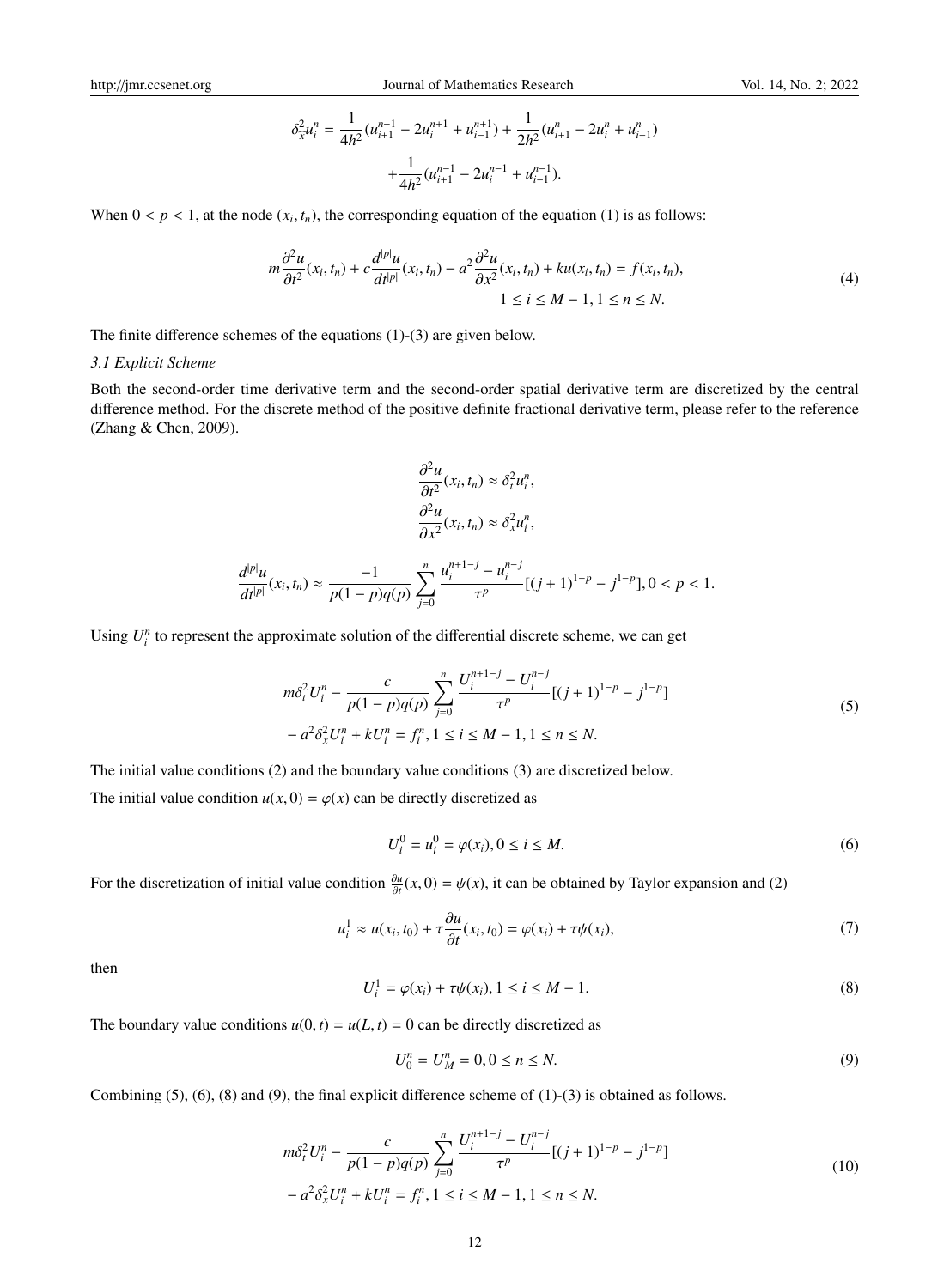$$
U_i^0 = \varphi(x_i), 0 \le i \le M. \tag{11}
$$

$$
U_i^1 = \varphi(x_i) + \tau \psi(x_i), 1 \le i \le M - 1.
$$
 (12)

$$
U_0^N = U_M^N = 0, 0 \le n \le N. \tag{13}
$$

Since certain conditions are required for the explicit scheme to achieve a stable condition, in order to obtain the steadystable differential scheme, the implicit scheme is given below.

#### *3.2 Implicit Scheme*

For the equation (4), the weighted average of the central difference quotients of the *n* − 1th, the *n*th and the *n* + 1th layers is used to approximate the second-order spatial derivative term. The average of the *n* − 1th and the *n* + 1th layers is used to approximate the original function term as the following:

$$
\frac{\partial^2 u}{\partial x^2}(x_i, t_n) \approx \delta_{\widehat{x}}^2 u_i^n,
$$
  

$$
u(x_i, t_n) \approx \overline{u}_i^n.
$$

*n*+1−*j*

The discrete method for the remaining two items is the same as the discrete method in 3.1.

Using  $U_i^n$  to represent the approximate solution of the differential discrete scheme, we can get

$$
m\delta_i^2 U_i^n - \frac{c}{p(1-p)q(p)} \sum_{j=0}^n \frac{U_i^{n+1-j} - U_i^{n-j}}{\tau^p} [(j+1)^{1-p} - j^{1-p}]
$$
  

$$
-a^2 \delta_{\tilde{x}}^2 U_i^n + k \overline{U}_i^n = f_i^n, 1 \le i \le M - 1, 1 \le n \le N.
$$
 (14)

Similar to 3.1, the initial value conditions and the boundary value conditions are discretized below. The initial value condition  $u(x, 0) = \varphi(x)$  can be directly discretized as

$$
U_i^0 = u_i^0 = \varphi(x_i), 0 \le i \le M. \tag{15}
$$

The initial value condition  $\frac{\partial u}{\partial t}(x, 0) = \psi(x)$  can be directly discretized as

$$
u_i^1 \approx u(x_i, t_0) + \tau \frac{\partial u}{\partial t}(x_i, t_0) = \varphi(x_i) + \tau \psi(x_i), \qquad (16)
$$

then

$$
U_i^1 = \varphi(x_i) + \tau \psi(x_i), 1 \le i \le M - 1.
$$
 (17)

The boundary value conditions  $u(0, t) = u(L, t) = 0$  can be directly discretized as

$$
U_0^n = U_M^n = 0, 0 \le n \le N. \tag{18}
$$

Combining (14), (15), (17) and (18), the final implicit difference scheme of (1)-(3) is obtained as follows.

$$
m\delta_i^2 U_i^n - \frac{c}{p(1-p)q(p)} \sum_{j=0}^n \frac{U_i^{n+1-j} - U_i^{n-j}}{\tau^p} [(j+1)^{1-p} - j^{1-p}]
$$
  

$$
-a^2 \delta_{\widehat{x}}^2 U_i^n + k \overline{U}_i^n = f_i^n, 1 \le i \le M - 1, 1 \le n \le N.
$$
 (19)

$$
U_i^0 = \varphi(x_i), 0 \le i \le M. \tag{20}
$$

$$
U_i^1 = \varphi(x_i) + \tau \psi(x_i), 1 \le i \le M - 1.
$$
 (21)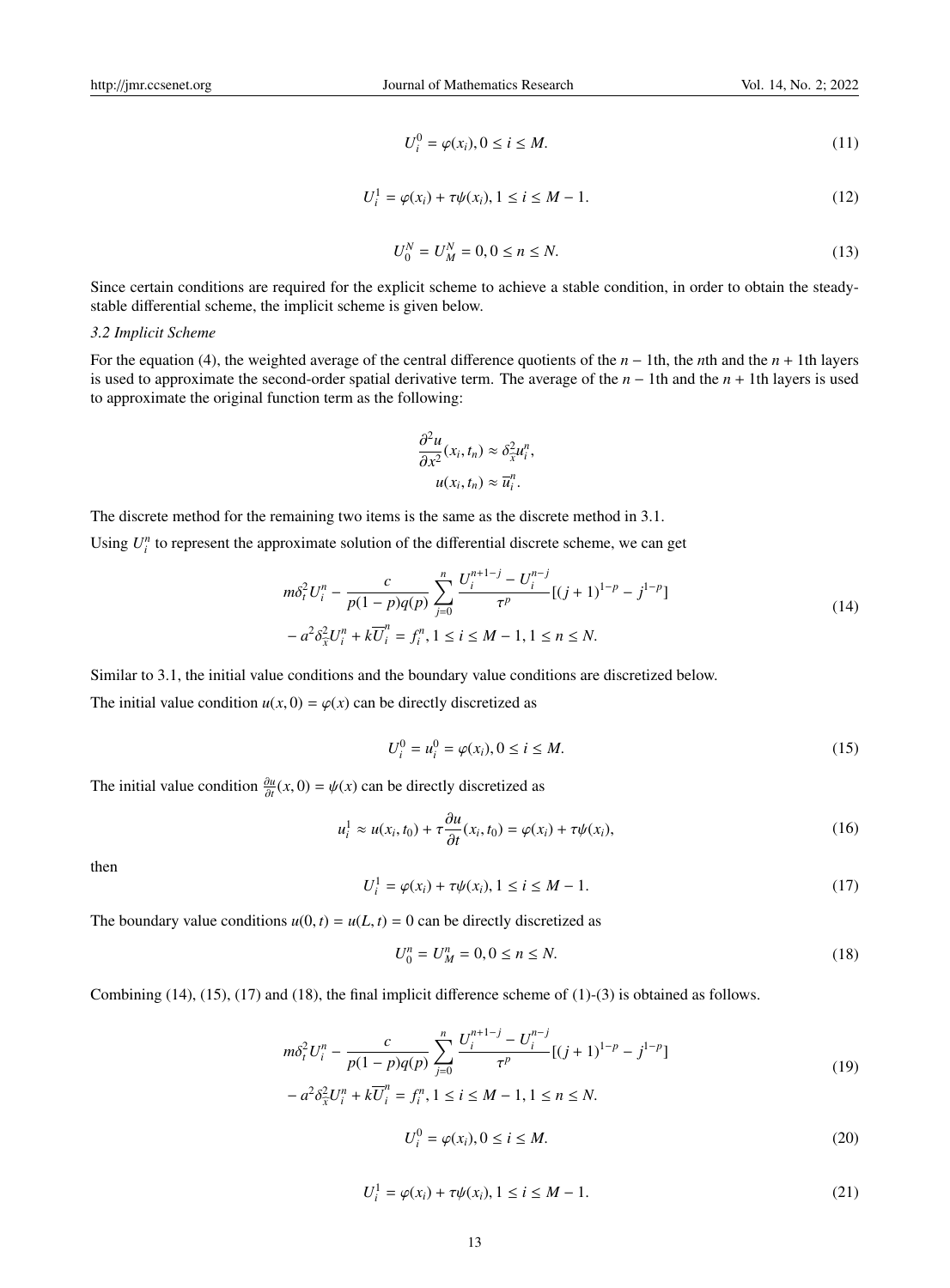

Figure 1. Numerical solution of damped vibration equations at  $c = 4.2 \times 10^6 N \cdot s/m$ 

$$
U_0^N = U_M^N = 0, 0 \le n \le N. \tag{22}
$$

#### 4. Numerical Experiments

From the analytical solution of the positive definite fractional derivative equation, the decay exponent of the positive definite fractional derivative model is  $-(cA/m)t^{2-p}(A > 1)$  (Zhang & Chen, 2009). The numerical simulation method<br>is applied below to analyze the numerical results of the positive definite fractional derivative damped string is applied below to analyze the numerical results of the positive definite fractional derivative damped string vibration equation.

Equations (1)-(3) are solved numerically using the finite difference method. Two examples are given to study the influence of the damping coefficient *c* and the order of positive definite fractional derivative  $p(0 < p < 1)$  on vibration attenuation.

### *4.1 Example1*

Let the coefficients  $a^2 = 1.44 \times 10^6 N \cdot m^2$ ,  $m = 9.5 \times 10^5 kg$ ,  $k = 8.9 \times 10^8 N/m$ , the smooth functions  $\varphi(x) = 0$ ,  $\psi(x) = 0$ ,  $\psi(x) = 0$ ,  $x \in (0, 5)$ , the external load

$$
f(x,t) = \begin{cases} 6.8 \times 10^8, & 0 \le t \le 0.1, \\ 0, & t > 0.1. \end{cases}
$$

Let  $L = 5$ ,  $M = 2^8$ , then the space step  $h = \frac{L}{M} = \frac{5}{2^8}$ , the time step  $\tau = \frac{2}{2^8}$ .

On the one hand, when we take different values of *p*, the numerical results at  $x = x_{M-1}$  are presented in Figure 1 with fixed  $c = 4.2 \times 10^6 N \cdot s/m$ . On the other hand, when we take different values of *c* (the unit of measure is N· s/m), the numerical results at  $x = x_{M-1}$  are presented in Figures 2 − 4 with fixed  $p = 0.45$ ,  $p = 0.75$  and  $p = 0.9$ , respectively.

It can be seen from Figure 1 that when *c* is fixed, the closer *p* is to 1, the faster the attenuation is. In Figures 2(a,b,c), when  $p$  is fixed, the bigger  $c$  is, the faster the attenuation is.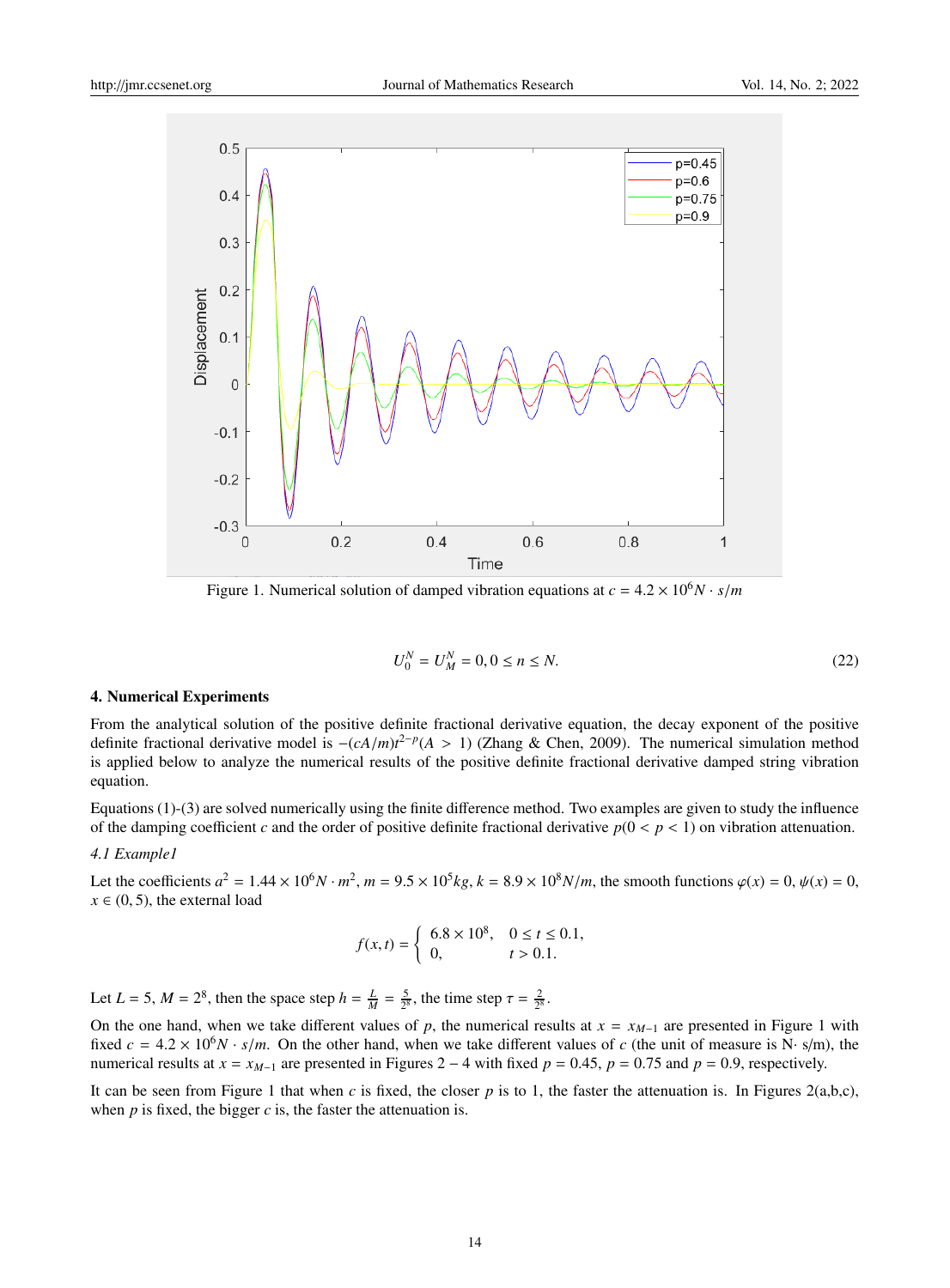

Figure 2(a). Numerical solution of damped vibration equations at  $p = 0.45$ 



Figure 2(b). Numerical solution of damped vibration equations at  $p = 0.75$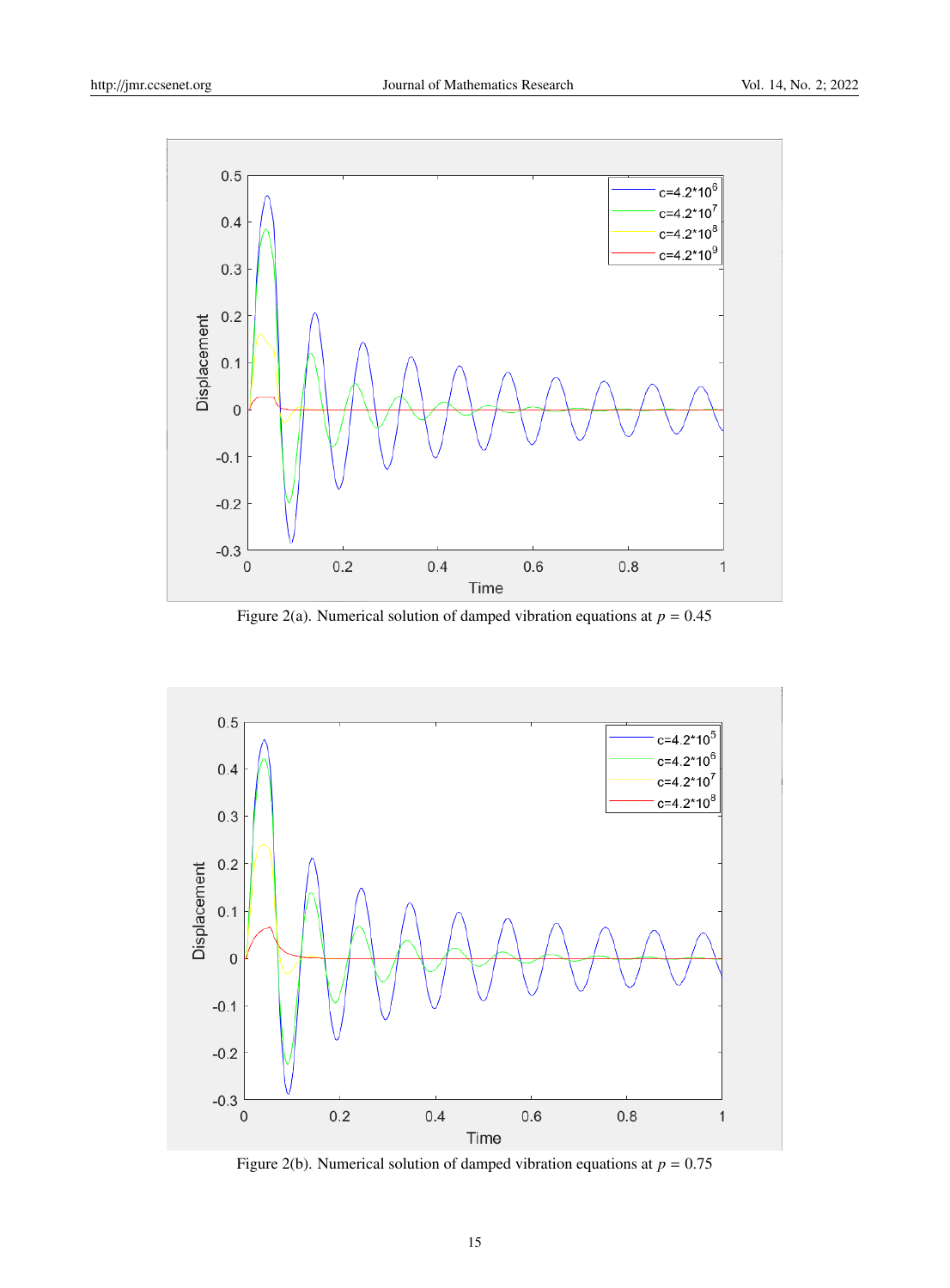

Figure 2(c). Numerical solution of damped vibration equations at  $p = 0.9$ 

#### *4.2 Example2*

Let the coefficients  $a^2 = 6.25 \times 10^6 N \cdot m^2$ ,  $m = 4.5 \times 10^5 kg$ ,  $k = 8.9 \times 10^8 N/m$ , the smooth functions  $\varphi(x) = 0$ ,  $\psi(x) = 0$ ,  $\psi(x) = 0$ ,  $x \in (0, 5)$ , the external load

$$
f(x,t) = \begin{cases} 4.8 \times 10^8 t^2 \sin \pi x, & 0 \le t \le 0.1, \\ 0, & t > 0.1. \end{cases}
$$

Let  $L = 5$ ,  $M = 2^8$ , then the space step  $h = \frac{L}{M} = \frac{5}{2^8}$ , the time step  $\tau = \frac{1}{2^8}$ .

Similar to example 1, when we take different values of *p*, the numerical results at  $x = x_{M-1}$  are presented in Figure 5 with fixed  $c = 6.2 \times 10^6 N \cdot s/m$ . When we take different values of *c* (the unit of measure is N· s/m), the numerical results at  $x = x_{M-1}$  are presented in Figures 6 – 8 with fixed  $p = 0.45$ ,  $p = 0.75$  and  $p = 0.9$ , respectively.

It can be seen from Figure 3 that when *c* is fixed, the closer *p* is to 1, the faster the attenuation is. In Figures 4(a,b,c), when  $p$  is fixed, the bigger  $c$  is, the faster the attenuation is.

## 5. Conclusion

In this paper, we propose the positive definite fractional derivative damped string vibration equations. The explicit and implicit schemes are obtained by the finite difference method. Two numerical examples are given to study the effects of the order of the positive definite fractional derivative and the damping coefficient on the vibration attenuation of the model. In future work, we will have a more in-depth study on the positive definite fractional derivative damped string vibration equations.

## Funding

The research was supported by the NSFC of China (No. 12171287) and the NSFC of Shandong Province (No. ZR2021MA063).

#### Acknowledgments

The authors would like to express their sincere thanks to the referees for the valuable comments and suggestions, which helped to improve the original paper.

## Conflict of Interests

The authors declare that there is no conflict of interests regarding the publication of this paper.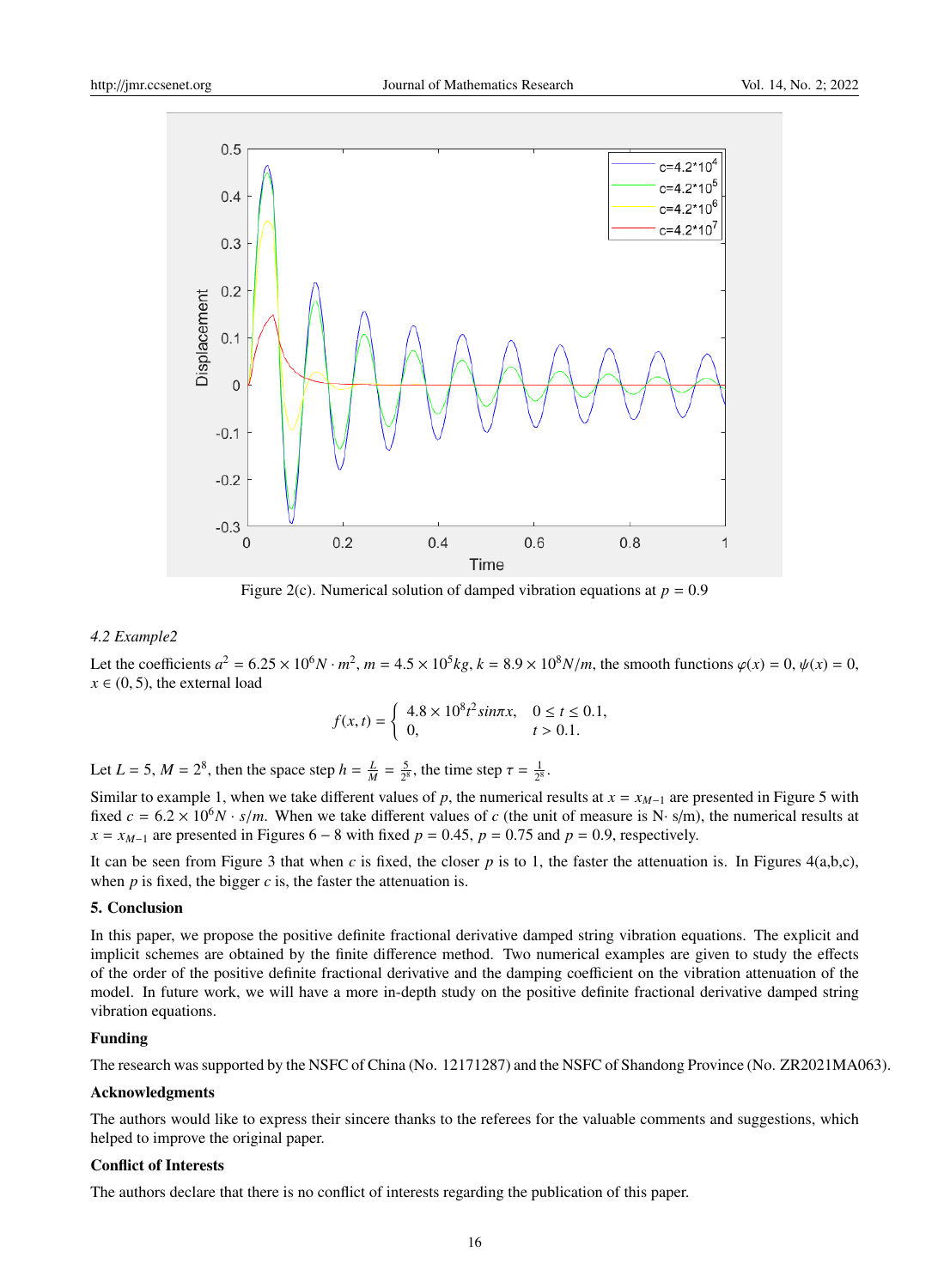

Figure 3. Numerical solution of damped vibration equations at  $c = 6.2 \times 10^6 N \cdot s/m$ 



Figure 4(a). Numerical solution of damped vibration equations at  $p = 0.45$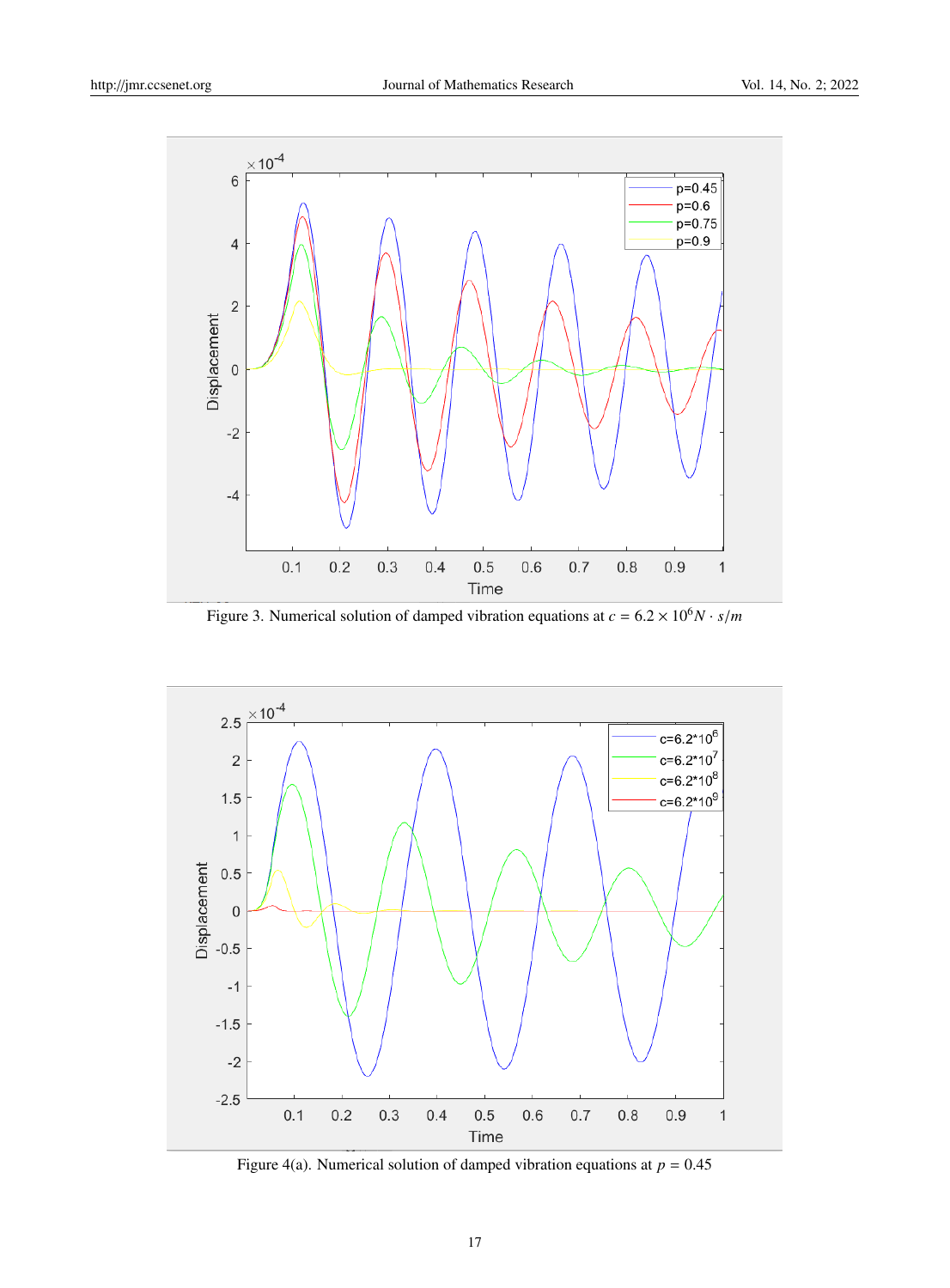

Figure 4(b). Numerical solution of damped vibration equations at  $p = 0.75$ 



Figure 4(c). Numerical solution of damped vibration equations at  $p = 0.9$